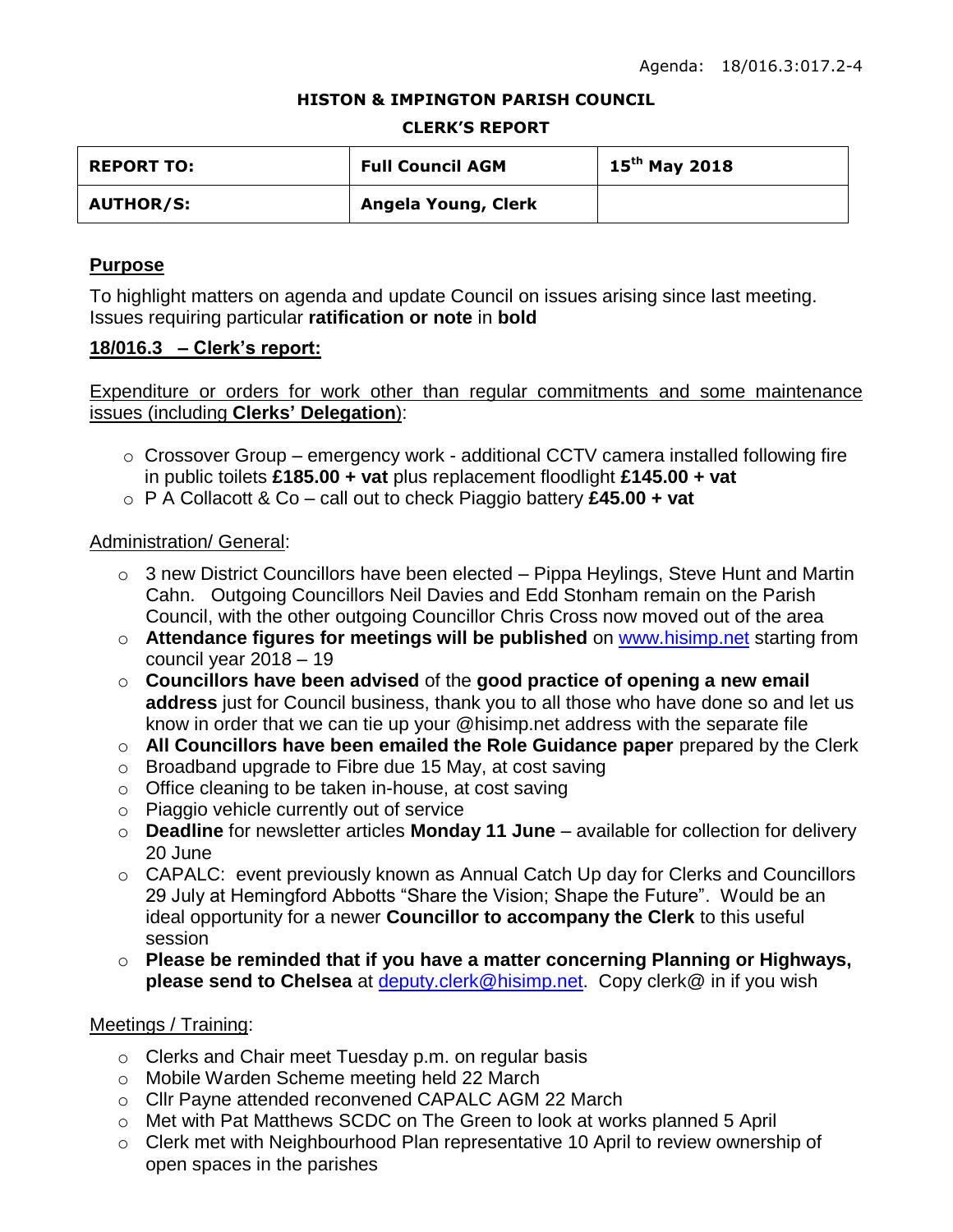- $\circ$  Various A14 resident group meetings have been hosted at the parish office. Resultant correspondence from residents, copying in the Parish Council, held on file – Resident group have been requested to review in case not received by them and logged. A14 Highways England event held in Impington 10 May and attended by several **Councillors**
- o Clerk and Deputy clerk, together with Cllr Stonham, attended Speedwatch equipment demonstration 20 April
- o Clerk led Induction training for new Councillors 1 May. Thanks to Cllrs Butcher, Payne and Farrell for attending. Further delivery to remaining Councillor due 18 May
- o Cllr Jenkins facilitated meeting between Histon FC and Recreation staff and Chair 8 May
- o Information meeting arranged for Clerk, Chair and Vice Chair with County Council 15 May
- o HISIMP News Editorial Team members meeting with local residents 17 May to discuss possible future publications options. In the meantime quotation received for printing HISIMP News in its current format on less expensive paper (as used for some of March edition run)
- o Village Mental Health Well Being Forum due 23 May **meet the new Worker**
- o Groundsman and Deputy Clerk attending Supervision Training course 24 May
- o **Public Exhibition planned for Schooling in Histon & Impington 6 June 3pm – 7pm**. No other details yet received
- $\circ$  Older Peoples Forum due 7 June Cllrs Cleaver, Payne and Teague attending
- $\circ$  SLCC Leadership in Action Conference at Stratford upon Avon 6 7 June; Regional Training Seminar Norwich Wed 11 July – poor timing for staff availability but no subjects of special interest on agenda
- o **CAPALC Councillor training** courses: 12 September; 19 September **and** 26 September 7 pm (all 3) £105 or one day session Sat 9 June 9.30 am to 4pm at Somersham – cost to be advised
- o **CAPALC Chairmanship training** dates: 30 June or 14 July £75 9.30am to 4pm
- o **CCVS:** Writing a Good Funding Application training 12 June 9.30 1pm Arbury Court – free training; also free training workshops available for Volunteer Managers – during Volunteers Week 1 – 7 June. Contact office for details

## Staff matters and holiday/TOIL dates:

- $\circ$  Office hours. The office is open Monday Thursday 9.30am 12.30pm and Tuesdays 2pm – 4pm. Other times are by appointment
- o Training: Steve Campin/Chelsea O'Brien Supervision Training (LCPAS) 24 May

# **Annual Leave:**

TS – 1 June  $COB - w/c$  28 May

**Please let Clerk know your holiday dates** as this greatly aids arrangements in the Council diary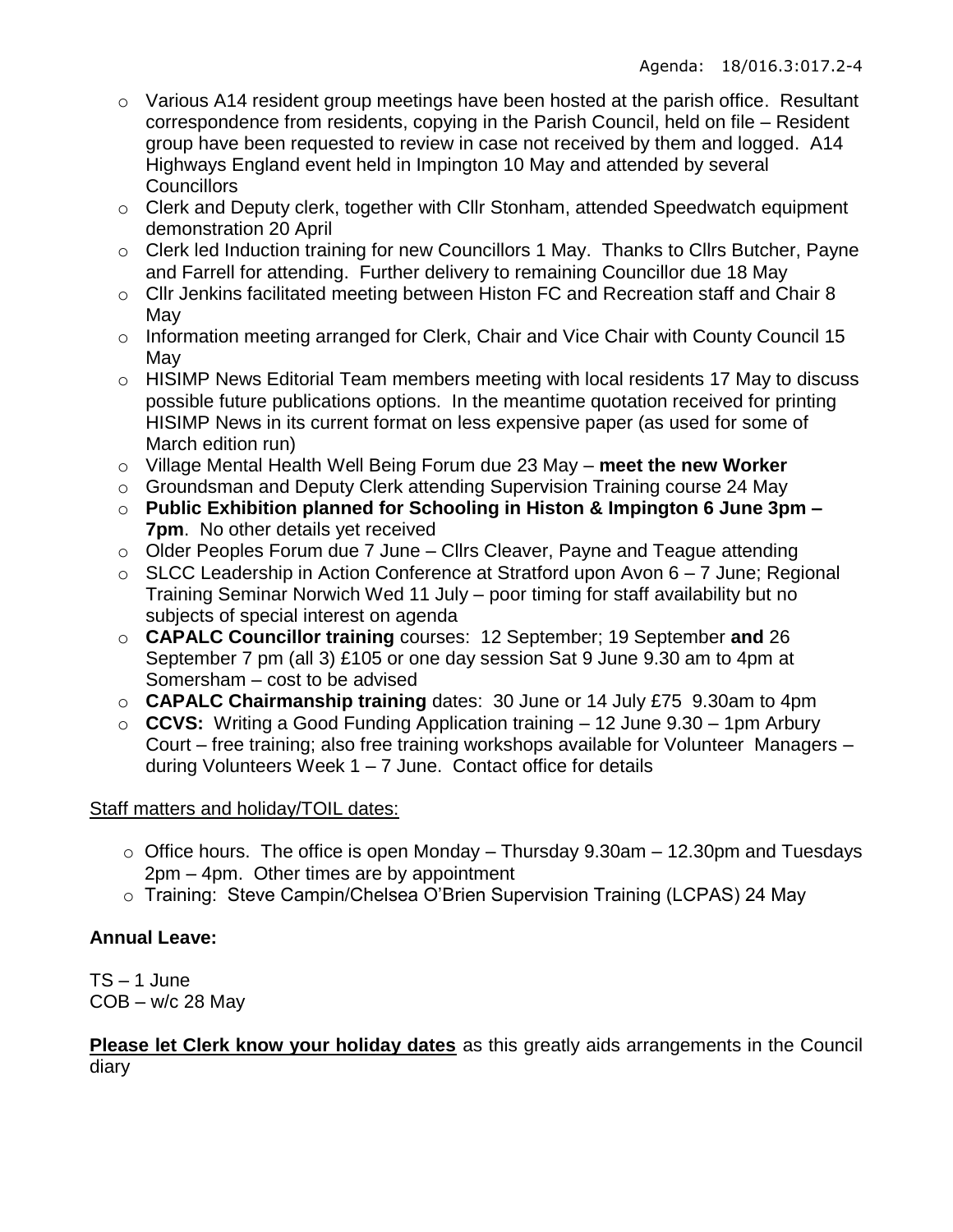### **HISTON & IMPINGTON PARISH COUNCIL**

### **FINANCE REPORT**

| <b>REPORT TO:</b> | <b>Full Council AGM</b>                      | 15 May 2018 |
|-------------------|----------------------------------------------|-------------|
| <b>AUTHOR/S:</b>  | <b>Lynda Marsh, Office</b><br><b>Manager</b> |             |

## **Purpose**

To list accounts paid by delegated approval, and payment of outstanding accounts

 $\circ$  Accounts paid by delegated approval – to note only:

| <b>Expenses paid by DDR</b> |                                           |            |        |          |                                   |
|-----------------------------|-------------------------------------------|------------|--------|----------|-----------------------------------|
| <b>Beneficiary</b>          | Description                               | <b>Net</b> | Vat    | Gross    | <b>Cost Centre</b>                |
| Paid before 1.4.18          |                                           |            |        |          |                                   |
| Copy IT Ltd - Sharp         | Copier reading                            | 47.22      | 9.44   |          | 56.66 Administration              |
| <b>Unity Bank</b>           | Bank service charge                       | 41.40      |        |          | 41.40 Finance & Legal             |
| Barclaycard                 | Play bark, Pitchcare, 'Clean It Up' signs | 632.81     | 126.56 |          | 759.37 Recreation,<br>Environment |
| <b>British Gas</b>          | Gas account                               | 850.95     | 170.19 |          | 1,021.14 Recreation               |
| Paid after 1.4.18           |                                           |            |        |          |                                   |
| London Fuel Ltd             | Unleaded fuel (March)                     | 25.67      | 5.13   |          | 30.80 Recreation                  |
| Copy IT Ltd - Sharp         | Copier reading                            | 35.10      | 7.02   |          | 42.12 Administration              |
| <b>British Gas</b>          | Electricity - feeder pillar               | 73.34      | 3.66   |          | 77.00 Environment                 |
| Barclaycard                 | Tractor battery, 'Clean It Up' signs, AVG | 318.25     | 63.64  |          | 381.89 Environment,               |
|                             | anti-virus renewals, Fasthost renewals    |            |        |          | Recreation,<br>Administration     |
| London Fuel Ltd             | Unleaded fuel (April)                     | 18.62      | 3.73   |          | 22.35 Recreation                  |
| <b>British Gas</b>          | Electricity account                       | 1,616.48   | 323.29 |          | 1,939.77 Recreation               |
| <b>PWLB</b>                 | Office loan - pmt 25 of 50                | 1,388.42   |        |          | 1,388.42 Finance & Legal          |
| <b>PWLB</b>                 | 12 New Road loan - pmt 16 of 20           | 1,208.94   |        |          | 1,208.94 Finance & Legal          |
| Cambridge Water             | <b>Business rates - Burial Ground</b>     | 22.99      |        |          | 22.99 Environment                 |
| Cambridge Water             | Business rates - Homefield Park           | 18.42      |        |          | 18.42 Environment                 |
| Cambridge Water             | <b>Business rates - Recreation Ground</b> | 480.18     |        |          | 480.18 Recreation                 |
| <b>Total</b>                |                                           | 6,778.79   | 712.66 | 7,491.45 |                                   |
|                             |                                           |            |        |          |                                   |

|                              | <b>Retrospective Accounts for Approval</b> |            |            |                |                          |
|------------------------------|--------------------------------------------|------------|------------|----------------|--------------------------|
| <b>Expenses paid by BACS</b> |                                            |            |            |                |                          |
| Beneficiary                  | Description                                | <b>Net</b> | <b>Vat</b> | <b>Gross</b>   | <b>Cost Centre</b>       |
| M1 Administration            | Wages, NI, and pension                     | 14,070.98  |            |                | 14,070.98 Administration |
|                              | Rec Groundsman expenses                    | 25.53      |            |                | 25.53 Recreation         |
|                              | <b>Travel Expenses</b>                     | 17.10      |            |                | 17.10 Administration     |
| Connections Bus Project      | Youth Work contract April to July 18       | 7,406.00   |            | 7,406.00 Youth |                          |
| Total                        |                                            | 21,519.61  | 0.00       | 21,519.61      |                          |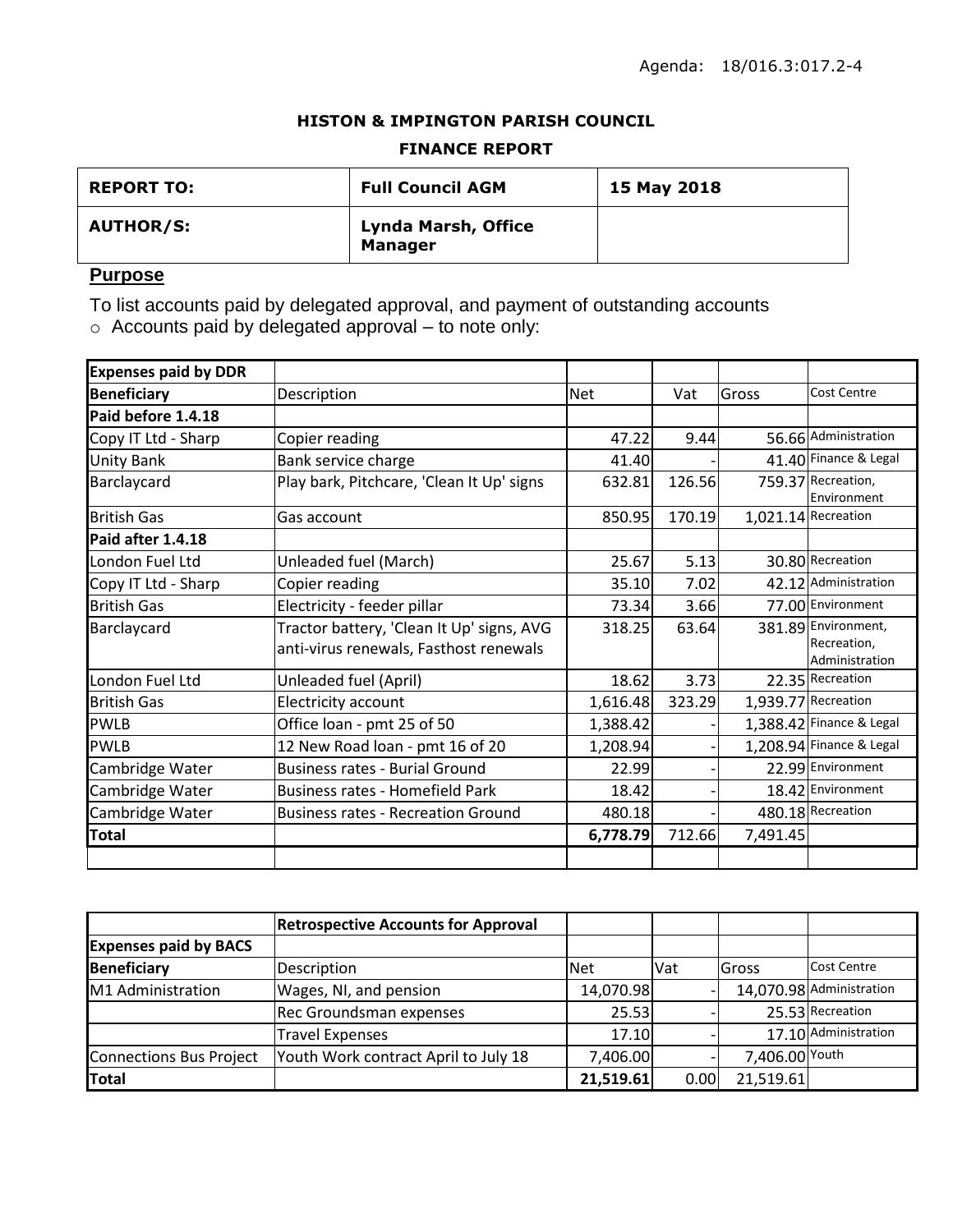| <b>Expenses paid by Cheque</b> |                                                                                           |            |        |                   |                                       |
|--------------------------------|-------------------------------------------------------------------------------------------|------------|--------|-------------------|---------------------------------------|
| <b>Beneficiary</b>             | Description                                                                               | <b>Net</b> | Vat    | Gross             | Cost Centre                           |
| Paid before 1.4.18             |                                                                                           |            |        |                   |                                       |
| <b>Illiffe Print</b>           | Newsletter                                                                                | 453.45     |        |                   | 453.45 Administration                 |
| <b>CAPALC</b>                  | <b>GDPR Workshop</b>                                                                      | 35.00      |        |                   | 35.00 Administration                  |
| Cllr H Perry                   | Expenses - Sustainability website                                                         | 14.07      |        |                   | 14.07 Environment                     |
| Site & Maintenance             | Fabricate ladder support for post on The<br>Green Play Area                               | 175.00     | 35.00  |                   | 210.00 Environment                    |
| <b>Buchans Landscapes</b>      | Shrubs & War Memorial Roses -annual<br>maintenance                                        | 574.86     | 114.97 |                   | 689.83 Environment                    |
| <b>Travis Perkins</b>          | 'Sadolin', weed control, cable ties                                                       | 122.81     | 24.57  |                   | 147.38 Recreation                     |
| <b>Ridgeons Ltd</b>            | Sharp sand                                                                                | 208.44     | 41.69  |                   | 250.13 Recreation                     |
| Power P & F Ltd                | Service and parts - Poweroll 12 roller                                                    | 364.18     | 72.84  |                   | 437.02 Recreation                     |
| <b>Roger Hovells</b>           | Office cleaning                                                                           | 30.00      |        |                   | 30.00 Administration                  |
| <b>Tates Treeworks</b>         | Remove power cable from tree at The<br>Green                                              | 60.00      |        |                   | 60.00 Environment                     |
| SCDC                           | Refuse sacks                                                                              | 72.90      | 14.58  |                   | 87.48 Environment                     |
| <b>Travis Perkins</b>          | Creocote, Sadolin, yard brooms                                                            | 123.18     | 24.64  |                   | 147.82 Recreation                     |
| Site & Maintenance             | Refurbish notice board and relocate at<br>Rec                                             | 230.00     | 46.00  |                   | 276.00 Environment                    |
| <b>Buchans Landscapes</b>      | Grasscutting                                                                              | 1,284.65   | 256.93 |                   | 1,541.58 Environment                  |
| P J Nudds                      | EnviroVolunuteers expenses, travel<br>expenses to training seminars and tree<br>suppliers | 182.24     |        |                   | 182.24 Environment,<br>Administration |
| <b>Cambs County Council</b>    | HPC street lighting energy charge Oct 16<br>- Sept 17                                     | 1,407.00   |        | 1,407.00 Highways |                                       |
| <b>Cambs County Council</b>    | IPC street lighting energy charge Oct 16 -<br>Sept 17                                     | 583.02     |        |                   | 583.02 Highways                       |
| I M Parish                     | Internal Audit fee 2017-18                                                                | 600.00     |        |                   | 600.00 Finance & Legal                |
| Paid After 1.4.18              |                                                                                           |            |        |                   |                                       |
| Paul West                      | Paint fence and bridge on The Green<br>(cost for materials to be reclaimed from<br>CCC)   | 1,012.95   |        |                   | 1,012.95 Environment                  |
| <b>Total</b>                   |                                                                                           | 7,533.75   | 631.22 | 8,164.97          |                                       |

|                              | <b>ACCOUNTS FOR APPROVAL</b>                                                |            |        |       |                                        |
|------------------------------|-----------------------------------------------------------------------------|------------|--------|-------|----------------------------------------|
| <b>Expenses paid by BACS</b> |                                                                             | <b>Net</b> | Vat    | Gross | <b>Cost Centre</b>                     |
| <b>Local Council Review</b>  | Magazine subs                                                               | 17.00      |        |       | 17.00 Administration                   |
| <b>CBS Office Solutions</b>  | Stationery                                                                  | 25.60      | 5.12   |       | 30.72 Administration                   |
| IP A Collacott & Co          | Call out to check Piaggio battery; annual<br>PAT & emergency lighting tests | 632.86     | 126.57 |       | 759.43 Environment,<br>Recreation      |
| <b>ICCVS</b>                 | Annual membership                                                           | 60.00      |        |       | 60.00 Administration                   |
| <b>Roger Hovells</b>         | Office and bus shelter cleaning                                             | 100.00     |        |       | 100.00 Administration &<br>Environment |
| Simon Goddard                | Sustainability Grp - community allotment<br>- weed control and pegs         | 108.55     | 21.70  |       | 130.25 Environment                     |
| Screen & Graphics            | Artwork for Information Board for Pump<br>(paid from remaining grant funds  | 147.65     | 29.53  |       | 177.18 Recreation                      |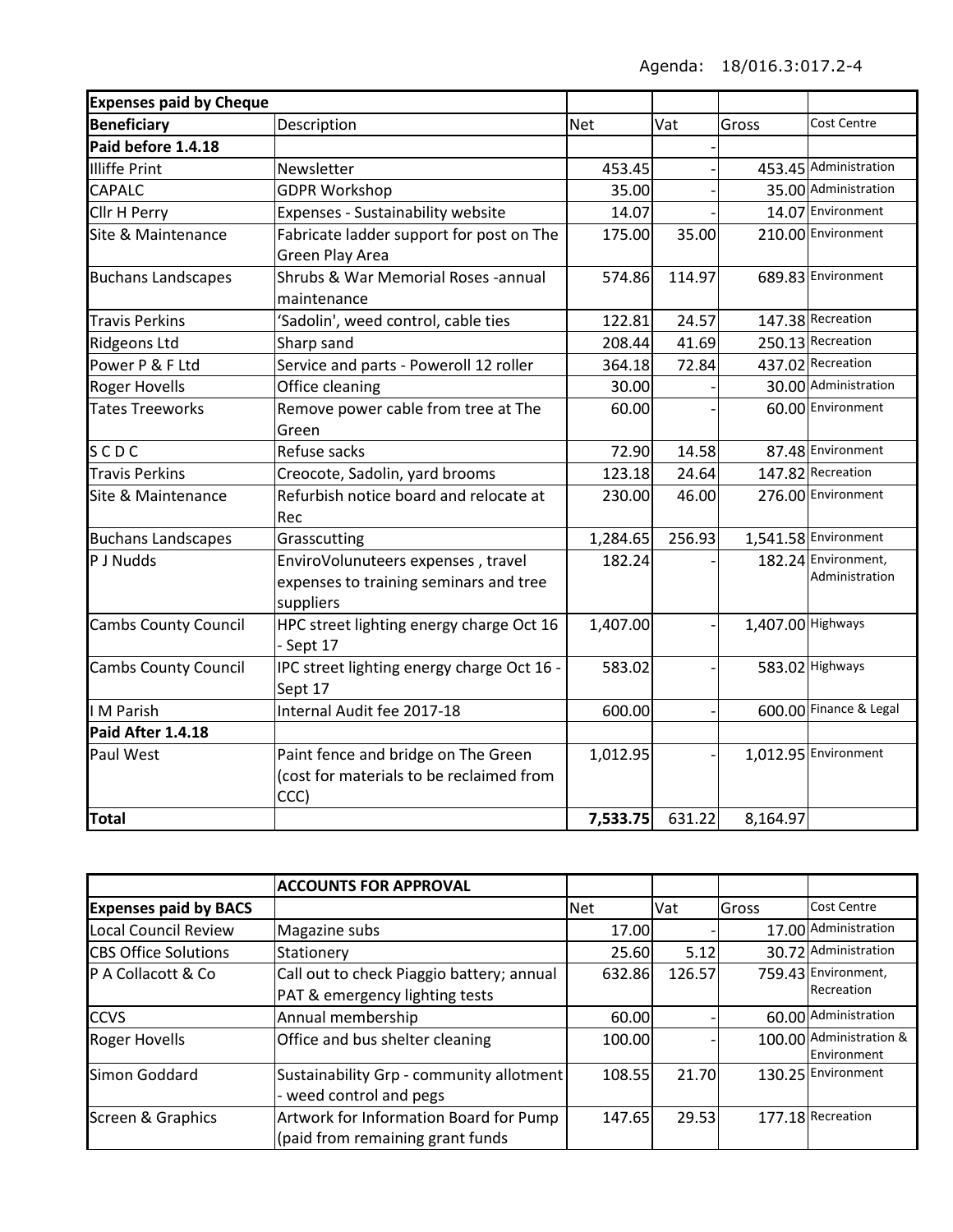| Site & Maintenance<br><b>Services</b> | Stain seat and clean bus shelter on<br>Cottenham Road, repair post on The                                                                                                                                                                                                                                                                                                                                             | 255.00             | 51.00  |           | 306.00 Environment                  |
|---------------------------------------|-----------------------------------------------------------------------------------------------------------------------------------------------------------------------------------------------------------------------------------------------------------------------------------------------------------------------------------------------------------------------------------------------------------------------|--------------------|--------|-----------|-------------------------------------|
|                                       | Green                                                                                                                                                                                                                                                                                                                                                                                                                 |                    |        |           |                                     |
| L M Dewar Cleaning<br><b>Services</b> | Pavilion cleaning, light bulbs                                                                                                                                                                                                                                                                                                                                                                                        | 339.87             | 2.93   |           | 342.80 Recreation                   |
| <b>Crossover Group Ltd</b>            | Replacement floodlight, additional CCTV<br>camera                                                                                                                                                                                                                                                                                                                                                                     | 330.00             | 66.00  |           | 396.00 Recreation                   |
| <b>CAPALC</b>                         | <b>Annual Affiliation fee</b>                                                                                                                                                                                                                                                                                                                                                                                         | 869.07             |        |           | 869.07 Administration               |
| <b>Travis Perkins</b>                 | Materials for groundworks at<br>Community Orchard entrance (£680.68<br>rec'd from Comm. Orchard)                                                                                                                                                                                                                                                                                                                      | 1,192.93           | 238.59 |           | 1,431.52 Environment                |
| <b>Buchans Landscapes</b>             | <b>Grasscutting - April</b>                                                                                                                                                                                                                                                                                                                                                                                           | 2,012.50           | 402.50 |           | 2,415.00 Environment                |
| Acacia Tree Surgery                   | Treeworks - Burial Grd, Doctors Close,<br>Clay Close Lane, Recreation Ground                                                                                                                                                                                                                                                                                                                                          | 4,335.00           | 867.00 |           | 5,202.00 Environment,<br>Recreation |
| M2 Administration                     | Wages, NI, and pension                                                                                                                                                                                                                                                                                                                                                                                                | 14,852.32          |        |           | 14,852.32 Administration            |
|                                       | Rec Groundsman expenses                                                                                                                                                                                                                                                                                                                                                                                               | 25.53              |        |           | 25.53 Recreation                    |
| Age UK Cambs &<br>Peterborough        | Mobile Warden Scheme Proposed that<br>Histon & Impington Parish Council in accordance<br>with its powers under sections 137 and 139 of the<br>Local Government Act 1972, should incur the<br>following expenditure which, in the opinion of the<br>Council, is in the interests of the area or its<br>inhabitants and will benefit them in a manner<br>commensurate with the expenditure                              | 1,000.00           |        |           | 1,000.00 Community<br>Support       |
| <b>H&amp;I Comm VPOC</b>              | Older Persons Co-Ordinator - six<br>month funding Proposed that Histon &<br>Impington Parish Council in accordance with its<br>powers under sections 137 and 139 of the Local<br>Government Act 1972, should incur the following<br>expenditure which, in the opinion of the Council, is<br>in the interests of the area or its inhabitants and will<br>benefit them in a manner commensurate with the<br>expenditure | 2,250.00           |        |           | 2,250.00 Community<br>Support       |
| <b>Total</b>                          |                                                                                                                                                                                                                                                                                                                                                                                                                       | 28,553.88 1,810.94 |        | 30,364.82 |                                     |

| <b>Expenses by Cheque</b>   |                                                                                                                                                                                                                                                                                                                                                                                                             |        |        |                                     |
|-----------------------------|-------------------------------------------------------------------------------------------------------------------------------------------------------------------------------------------------------------------------------------------------------------------------------------------------------------------------------------------------------------------------------------------------------------|--------|--------|-------------------------------------|
| Petty Cash                  | Meeting refreshments, replacement keys<br>cut                                                                                                                                                                                                                                                                                                                                                               | 39.64  |        | 39.64 Administration,<br>Recreation |
| <b>Cambs County Council</b> | Donation 'Summer Reading<br>Challenge' Proposed that Histon & Impington<br>Parish Council in accordance with its powers under<br>sections 137 and 139 of the Local Government<br>Act 1972, should incur the following expenditure<br>which, in the opinion of the Council, is in the<br>interests of the area or its inhabitants and will<br>Ibenefit them in a manner commensurate with the<br>expenditure | 200.00 |        | 200.00 Community<br>Support         |
| <b>Total</b>                |                                                                                                                                                                                                                                                                                                                                                                                                             | 239.64 | 239.64 |                                     |